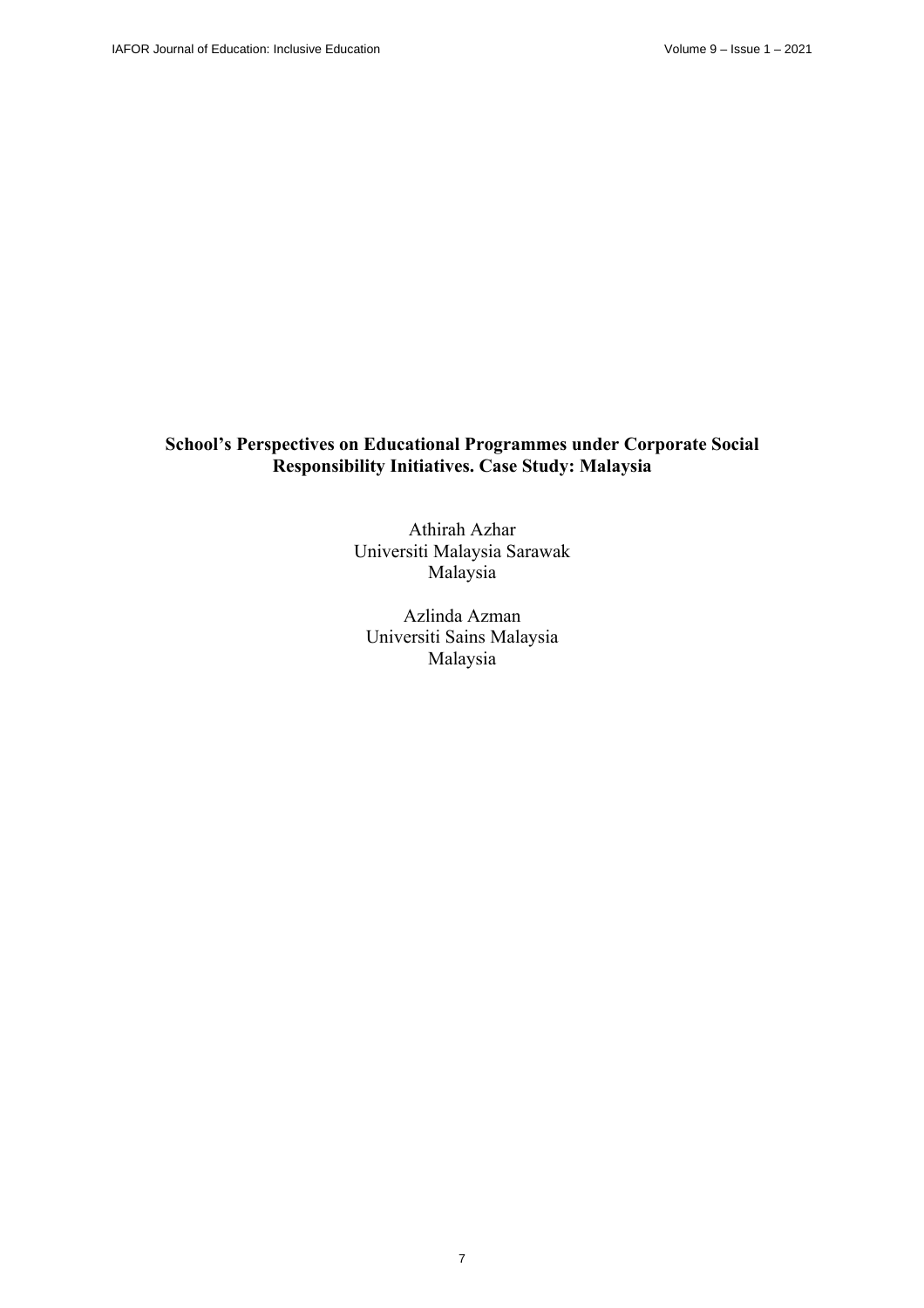# **Abstract**

This study explores the impacts of the Corporate Social Responsibility educational programme from the schools' perspectives towards their pupils and school. A qualitative approach was chosen from a case study of these programmes conducted in Malaysia. The method used for data collection was semi-structured interviews. Purposive sampling was adopted to collect data from headmasters/mistresses from 10 primary schools and was analysed using narrative analysis. Findings shows that these programmes have impacted pupils through educational exposure, a holistic approach, academic improvement, feeling motivated, encouraging creativity and assisting in pupils' future career development. One of the impacts that were related to the educational programmes was the teaching and learning knowledge that was gained by the teachers. Other than that, the educational programmes also eased the financial burden of the school as well as providing benefits to the surrounding community. Schools suggested that the programmes should be improved by creating better and more programme type content, being more academically focused, allocating more funding, being conducted over a longer period for sustainability, and conducting the programme more regularly. Corporate Social Responsibility educational programmes in future are suggested to be academic related which should include an English language programme, information technology, 21st century learning, a green programme, basic skills (read, write, count), a motivational programme, and a study visit. In conclusion, CSR educational programmes initiatives must be sustainable because it had great impact on pupils, teachers, schools, and the community surrounding the school.

*Keywords:* corporate social responsibility, CSR initiatives, educational programme, education, school, social work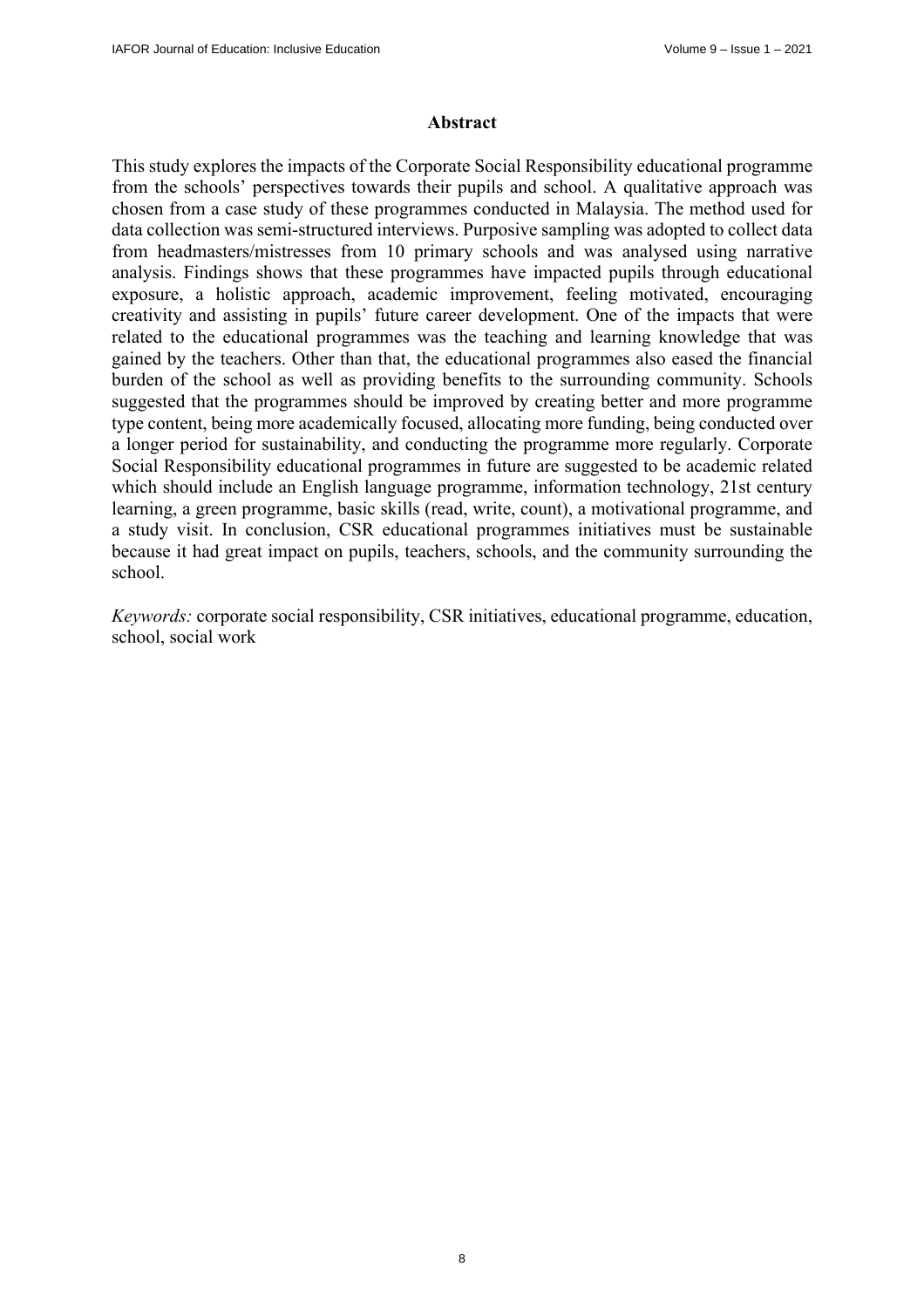Corporate Social Responsibility (CSR) is social obligation of business organisations towards wider society and local community (Sinha & Chaudhari, 2018) Corporate companies have the awareness in giving back to the community through their CSR initiatives. Besides, each of the companies have their own niche areas in implementing CSR particularly based on the products supplied and service provided. Corporate companies need to see that becoming involved in CSR, particularly education, is not just a one-off donation, providing scholarship or internship for the students, but goes beyond that.

According to Banks et al. (2016), it is crucial to surpass materialistic flows that establishes a connection between the community and companies by gaining the community's perspective on CSR. Corporate companies need to get involved in implementing CSR programmes to provide a better impact to community. Nodoushani et al. (2014) added that education investments are one positive way to give back to the communities which are consequently connected with employees having better health. One of the beneficial investments in education is by implementing CSR educational programmes in school. Why educational programmes in school? School will be the best place to inspire children so that children can see the upside of going to school. This is the case particularly for children in rural areas, who did not have a chance to finish high school as they could not see the purpose of going back there. The top CSR practice in Malaysia is education which focuses on scholarship and internship (Ismail et al., 2015). Types of CSR in Malaysia ranged from school infrastructure, such as computer labs, to the provision of the learning materials for students, as well as professional development for teacher s. Therefore, this study addressed the following research questions:

- 1. What are the impacts of CSR educational programmes on pupils?
- 2. What are the impacts of CSR educational programmes on schools?
- 3. What are the suggestions from schools for future CSR educational programmes?

Previous studies on CSR have concentrated more on the corporate side. This study is focusing on CSR from the perspectives of stakeholders which are the schools. This study also makes novel contributions on CSR from the community perspectives. CSR educational programmes have been organised by the corporate companies and it has given a great impact to schools. Ismail et al. (2013) stated that educational programmes in CSR has indeed acted as a medium for nurturing knowledge outside the classroom due to its multi-dimensionality in practice involving fields such as information and communications technology (ICT), the environment, languages, and life sciences. Besides that, Ismail et al. (2015) suggested future research should occur on CSR programmes in schools, and to also consider looking at the impact of CSR in schools.

This paper highlights the impacts of CSR educational programmes from the schools' perspectives towards their pupils and schools. Findings are organised by recording the perspectives from headmasters / headmistresses (HM) and teachers who had been involved in CSR educational programmes in their schools. Recommendations from these perspectives are also presented which might be useful for both the schools and corporate companies. Corporate and school ties or public and private partnerships, will be beneficial as rural schools are not able get any other resources in their area. In fact, the impact needs to be highlighted so that the programme could be implemented on a long-term basis to benefit all children enrolled in that particular rural school every year. Investing in future education is important for the long-term sustainability of a company and the economy (Nodoushani et al., 2014).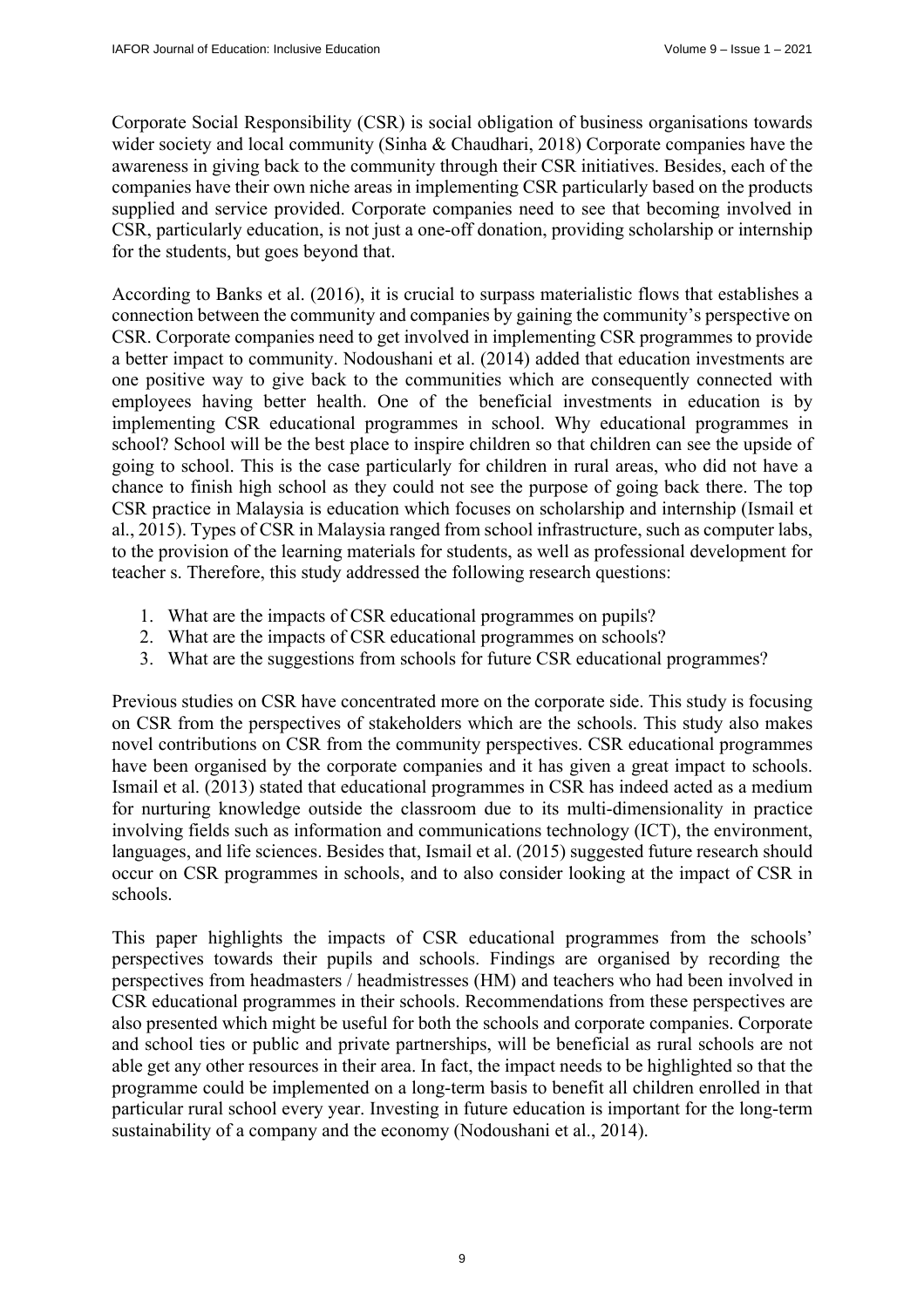# **Literature Review**

# **Corporate Social Responsibility Contributions in School**

Businesses lack a relationship with the school's children and this has been detailed in international affairs and academic analysis (Collins, 2014). In fact, according to Collins (2014), businesses are stated to provide influences that are positive to children. This is achieved by providing access to education, and rest and play. In addition, it also supports parents, ensures the product's safety and supports environment stewardship. The nature of CSR activities delivered to schools depends on the type of business they are operating. This is logical because through CSR programmes, a specialist from the companies transfers the core knowledge and technologies with the purpose of benefitting the school (Ismail et al., 2013). These CSR programmes have shown that the students who took part in it were able to read, did well in arithmetic, and engaged in discussion after they participated in said programmes (Sinha & Chaudhari, 2018). This would really help in providing exposure to children, especially the ones in rural or underserved areas.

O'Donnell and Kirkner (2014) added that family's involvement programmes, reading programmes and parent-teacher collaboration programmes were positively predictive of academic improvement for both elementary and secondary students. Building partnership with private sectors here are important. Moreover, "the surrounding communities, teachers, administrators and government officials are accountable for the inclusion of all children through formal institutional mechanisms, community members become more interested in school improvement and more willing to commit their own resources to the task" (The United Nations Educational, Scientific and Cultural Organisation [UNESCO], 2009, p.16). However, though it involves many outsiders, the programme has to be suitable to the children in that school area. O'Donnell and Kirkner (2014) stated that in partnership with community-based organisations, programmes should be culturally appropriate within the community. Educational programmes such as an environmental programme can lead to positive changes in student knowledge awareness, skills, attentions, intentions and behaviour (Stern et al., 2014). Also, through CSR, corporate companies have developed a school computer lab which has made the school environment more conducive to students (Ismail et al., 2013). Ismail et al. (2013) also added that teachers have gained hands-on skills relating to computers and students' positive changes were also felt by teachers. In addition, there was also a wide range in student achievements in examinations and in co-curricular activities involving soft skills, plus CSR programs in school have multiplied the effects on the students, teachers and society (Ismail et al., 2013).

# **Inclusivity in Education**

Inclusive education is a "core element of teacher preparation, continuing professional learning, and a domain within education policymaking and practice" (Slee, 2020, p.5). It is also stated in a fourth core of the Sustainable Development Goals (SDG). "Inclusion involves improving inputs, processes and environments to foster learning both at the level of the learner in his or her learning environment and the system level to support the entire learning experience" (UNESCO, 2009, p.7). Inclusivity discussed here is not the inclusivity of the children, but the inclusivity of the education for children. As mentioned by UNESCO (2009), there are three justifications which are educational justification, social justification and economic justification. The educational justification requirement is to develop ways of teaching that respond to individual differences and that therefore benefit all children (UNESCO, 2009). Unfortunately, most of us consider inclusivity as social justification.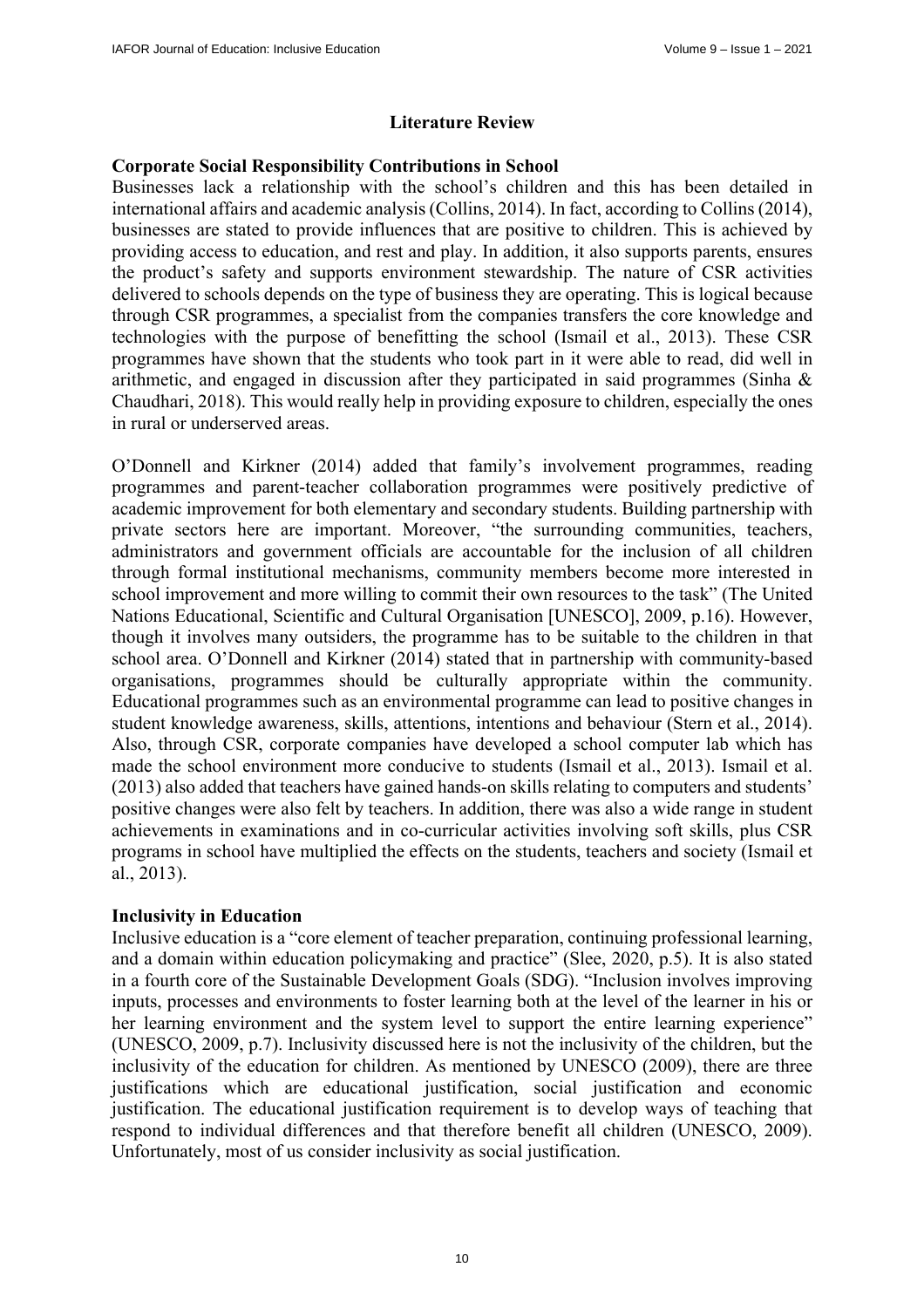In ensuring children get the best education, it should be inclusive not only in terms of the learning process, but the place should also be taken into account, and not just by the teachers, but also by the surrounding community. More can be done in a creative way and one course of action is by conducting more educational programmes which involve collaboration from diverse stakeholders. Ballantine et al. (2017, p.29) suggested an open systems model that can help to conceptualise a whole system in addition to understanding which pieces would fit or do not fit together. Inclusive education could not be achieved if the school is not willing to include individuals or groups from a diverse background with diverse learning styles. With varieties of learning, an educational programme could also be included as part of inclusive education. Myriad educational programmes can be organised in school and one is through Game Based Learning (GBL). According to Trajkovik et al. (2018), collaborative environment in traditional games through GBL can increase motivation in introvert children for the extrovert measure influence. When traditional games were used as an instructional tool, it enhanced students' learning to use available technology to search more information on the traditional games which subsequently acts as an intrinsic motivational factor (Trajkovik et al., 2018). Ranieri and Bruni (2013) stated that students who were not responsive in class but started talking, showed collaborative attitudes and engagement when given mobile phones.

GBL is not just an educational programme but it encompasses a variety of programmes and activities that can be conducted in school by engaging with individual or agencies outside schools. Therefore, school curricular should be interdisciplinary, represent diverse interests and enhances critical thinking skills that could assist children in reaching their common goal via a different path (Ballantine et al., 2017; p.29). In fact, with participation from the adults such as the surrounding community and parents, educational programmes in school would be thrilling. Adams et al. (2016) said that, inclusivity, is the process of collaboration of the people and educational programmes which the source of strength is to accomplish a singular goal. These could not be accomplished by managing individually (Adams et al., 2016). Supposedly, not looking at the child as the problem but to identify that the education system is the problem (UNESCO, 2009)

# **Programme Theory**

This research adopts 'programme theory' as it has been used by evaluators to develop the best outcome to a programme (Rogers et al., 2000). Programme theory describes programme content, predicts the end result of the programme, specifies what needs to be done based on the aim of the programme, and outcomes of the programmes by domain (Reynolds, 1998; Sidani, 1999). The relevance of the theory to this study is that it evaluates CSR educational programmes. The evaluation is from corporate companies' perspectives. It is wide-ranging to conceptualise and evaluate the programme that covers all the factors. Furthermore, Rogers et al. (2000) added that it is impossible to design an evaluation that covers all the identified factors in programme theory. In these research findings, it describes school's perspective on CSR educational programmes towards pupils and schools.

# **Methods**

# **Research Design**

This study used a qualitative research approach and selected a case study of the Adopt-a-School (AASC) Programme as it was conducted in most of the rural primary schools throughout Malaysia. The AASC Programme involves corporate companies and government-linkcompanies (GLC) that work together to adopt a school in the rural areas for the period of three years. Once this period ends, the company will then leave to adopt other rural schools.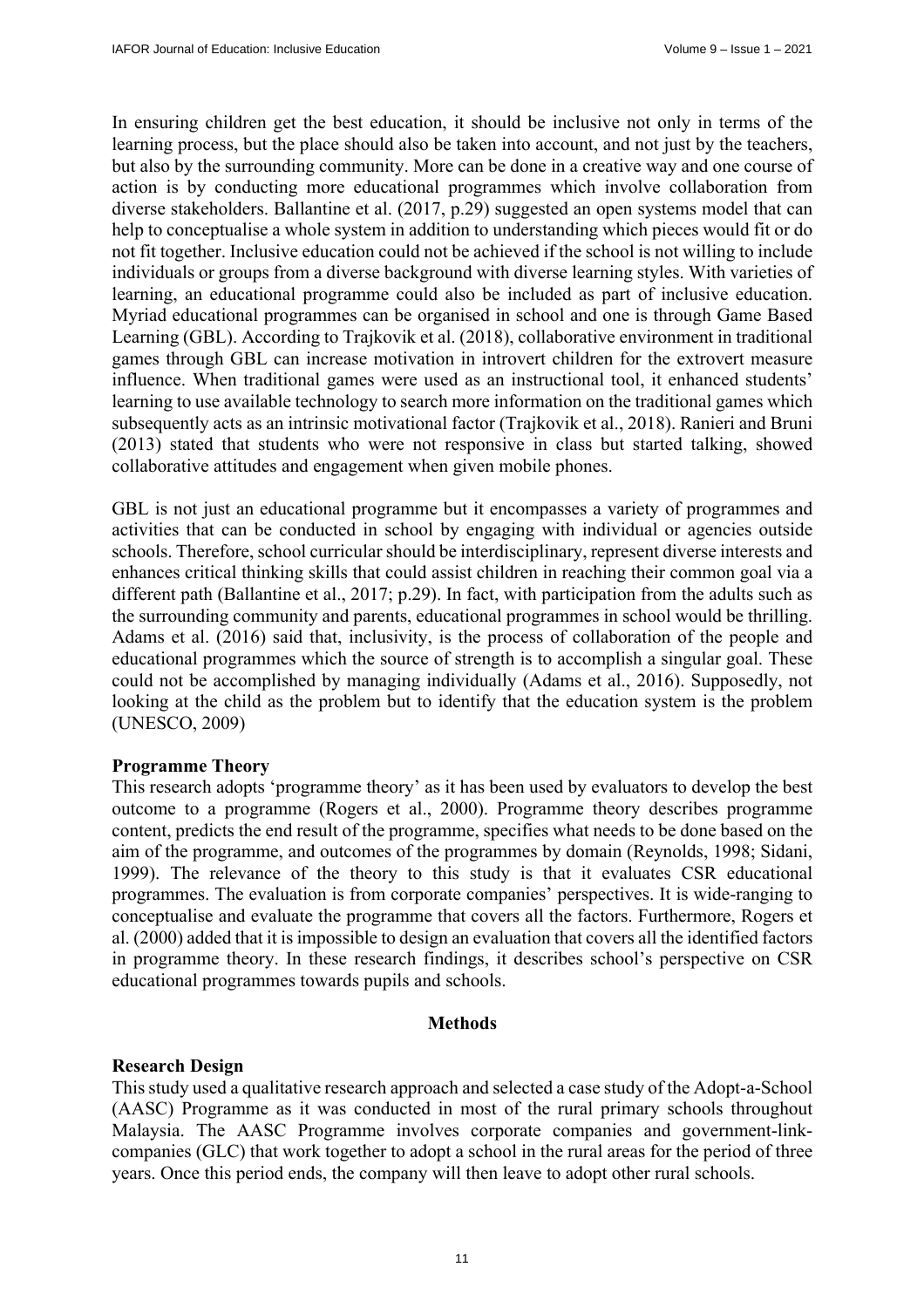# **Sampling**

The CSR educational programmes are conducted throughout Malaysia but only 10 schools were selected as samples for this study. These schools are from three different states in the northern region: Kedah, Pulau Pinang and Perak. Purposive sampling was used where interviewed schools have completed three years of adoption with a corporate company under CSR educational programmes initiatives. During the adoption, the corporate companies have organised varieties of CSR educational programmes based on the school needs. The interviewees included headmasters/mistresses (HM) and some of them were accompanied by teachers who acted as programme coordinators when the CSR educational programme in the school took place.

# **Data Collection**

The technique of data collection was semi-structured interviews while the research instrument used was a questionnaire. The interview questions were nine open-ended questions comprised of three sections, which were the educational programme, pupils and school. It was conducted in the Malaysian language. With the consent of the HM, the interview was recorded.

The interviews were transcribed and translated into English. Each of the interviews took between 40 and 45 minutes maximum. More than 50% of the questions were derived from (Wall & Sage Solutions, 2014) that has guided the suitable questions for summative evaluation to ensure the validity and reliability of the questions. Refer to Table 1 below, questions that have been ticked ( / ) were used as the interview questions.

Table 1: Summative Evaluation Questions after the Educational Programme has been Completed

|                                                                               | <b>Schools</b> |
|-------------------------------------------------------------------------------|----------------|
| What did the programme accomplish?                                            |                |
| Did the program reach its goals and objectives?                               |                |
| What impact did the program have on its recipients?                           |                |
| What were the outcomes?                                                       |                |
| Who benefited the programme?                                                  |                |
| How much was the benefit?                                                     |                |
| Was the benefit greater with this program as compared with another programme? |                |
| Did all the types of students or clients benefit from the programme?          |                |
| What were the positive outcomes?                                              |                |
| What were the negative outcomes?                                              |                |
| What should be improved or changed in the programme?                          |                |
| Does the benefit of the programme warrant the cost?                           |                |

Source: (Wall & Sage Solutions, 2014)

# **Data Analysis**

Narrative analysis was used for case study as a method for "describing and critiquing different positions present in narratives" (White & Taket, 2000; p. 702). The researcher needs to decide which stories provided answers to the research objectives rather than provide everything participants conveyed (Wong & Breheny, 2018).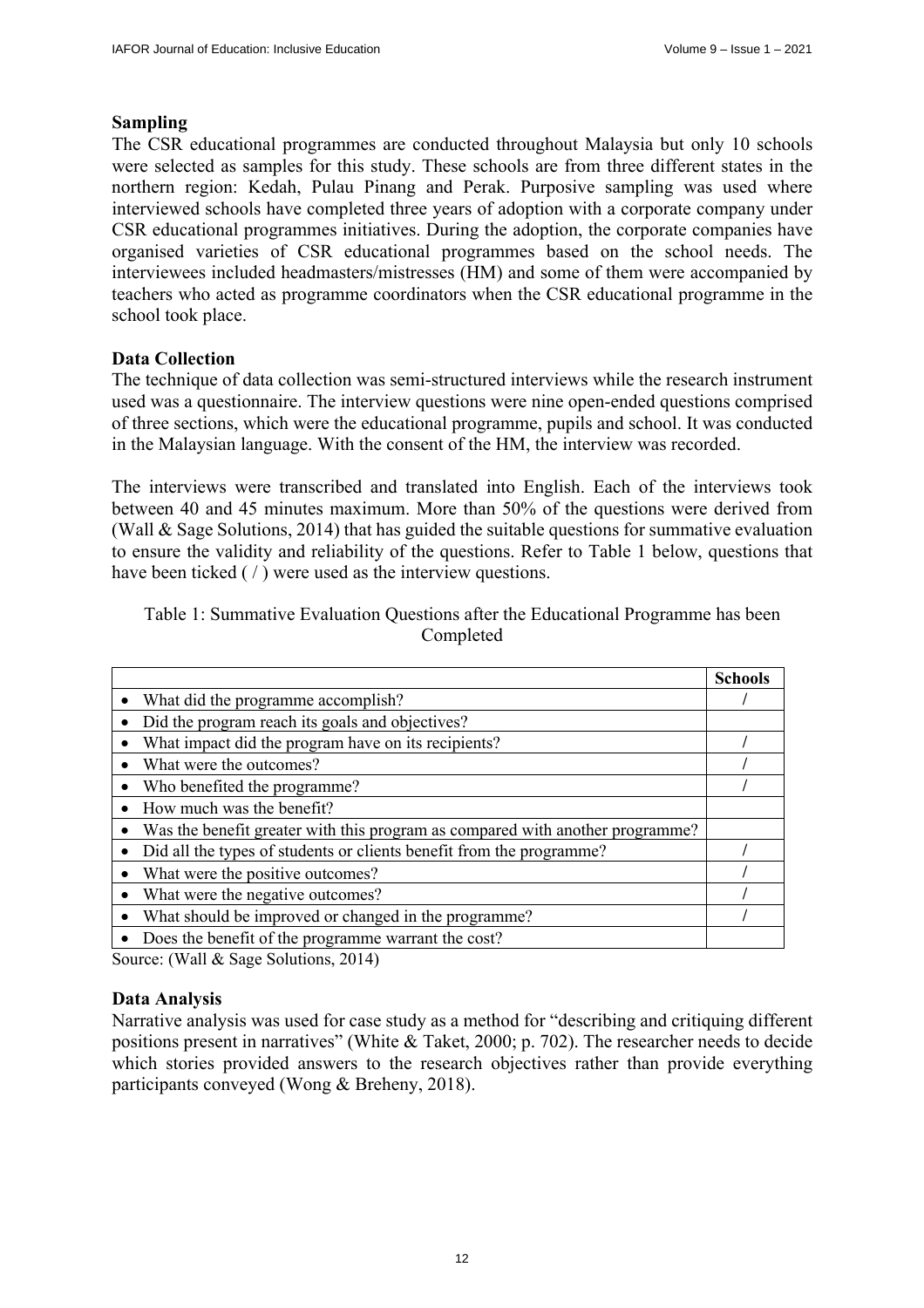# **Ethics**

Ethical clearance was ensured through an approval from Ministry of Education Malaysia and State Education Department as the samples were HM from schools. Before the interview started, interviewees were informed that the interview will be recorded. The school name was not stated but only stated as Respondent.

# **Findings**

This section presents the findings from respondent about their perspective on CSR educational programmes in the rural school. There were three questions related to CSR educational programmes.

**Question 1: What are the impacts of CSR educational programmes towards the pupils?**  From the interviews conducted with 10 respondents, 90% said that the CSR educational programme has benefitted the pupils in their school. A respondent said that it has given exposure and helped pupils holistically through gaining their self-development, hobby and future jobs. Pupils were exposed to robotic programmes which have brought them up to the robotic national level competition. According to a respondent, pupils who could not do well in academics were taught about a computer's technical side such as how to mantle and dismantle the computers CPU. As for other pupils, they were taught the basic software such as Microsoft Office. Pupils were also exposed to the quizzes in computer programmes. Another respondent stated that if no outsiders came to their school, especially corporate companies, schools would not be able to organise all sorts of educational programmes for their pupils. With so much exposure from CSR educational programmes, it has allowed pupils to have a much better attitude.

A respondent stated that by bringing outsiders to the school, pupils had benefitted through motivational talks as well as on better learning methods. In fact, a respondent said that pupils were motivated, thrilled and excited to come to school upon hearing about the CSR educational programmes organised in their school. This would help pupils who are always absent from school to come back to school to join the programme. A respondent added that CSR educational programmes have given benefits towards school achievement, pupils understand better about green environment, encourage creativity and helped pupils in their career development. Respondent 5 said about how the educational programme benefitted participating pupils:

*Good. Because pupils here lack exposure. When it comes to the programme the students get excited and thrilled. Games or whatever right. We want to make the pupils excited and happy to come to school to learn. Have to give something to motivate them to come to school as here also a lot of pupils always absent"* (Respondent 5).

A respondent suggested that CSR educational programmes ought to include more programmes that are related to computers and technology to attract the pupil to learn: For example, by having computers in each of the classrooms. With the addition of a projector and screen, this will benefit pupils during the learning process. A respondent stated that pupils need motivational programmes such as talks and academic additional classes before they sit for Primary School Achievement Test (PSAT). Other than that, a respondent added that pupils need study visit programmes so that they would have more of an open mind. One of the study trips suggested is a historical visit. Pupil would learn more and understand better by visiting the historical places, besides, they themselves would search for more information on their own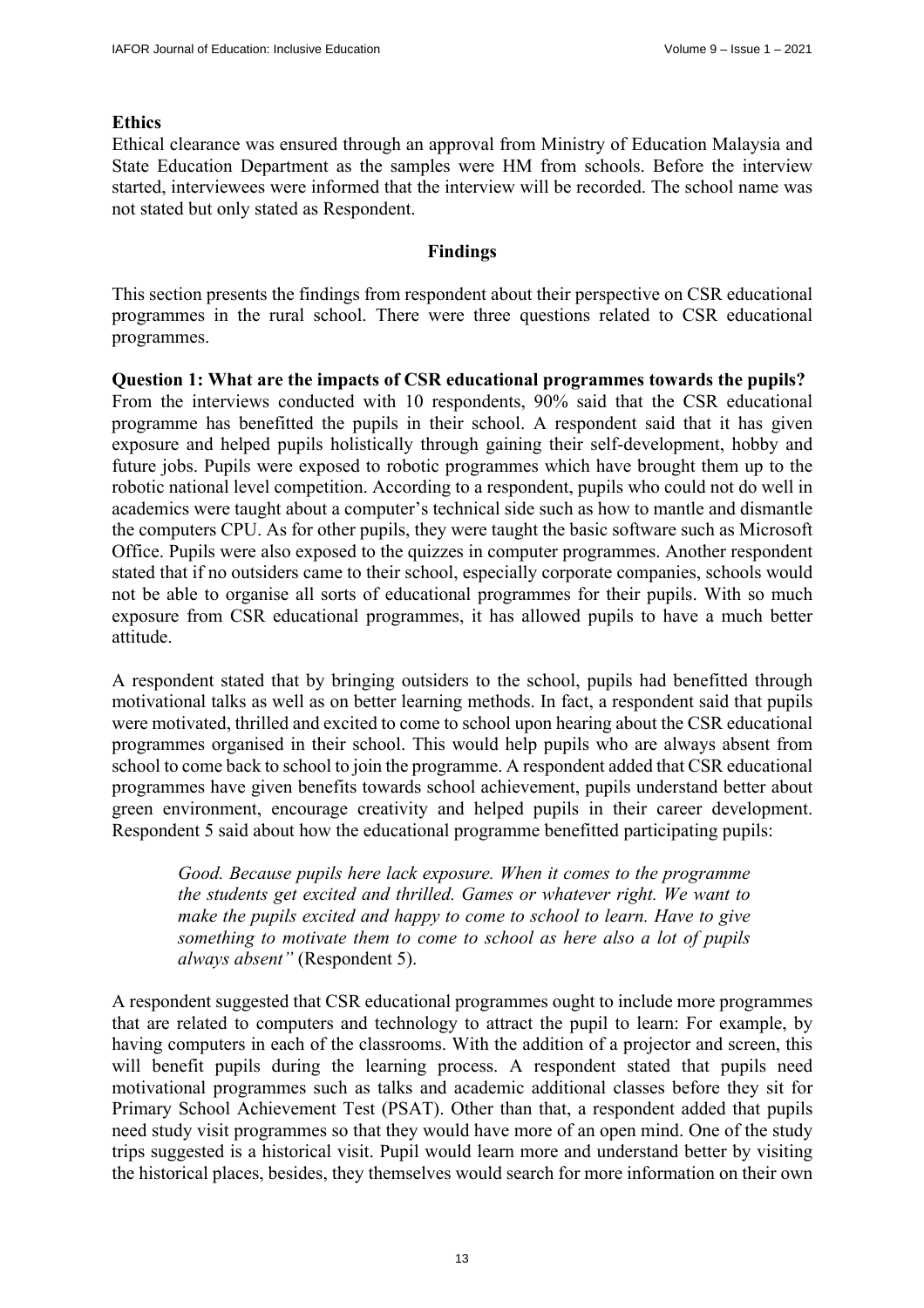initiative to get further information. This would also help pupils in their essay writing. A respondent also mentioned out-of-class learning such as camping or during science subjects, where a teacher would bring pupils out from class, but still in the school compound, to learn about plants and trees. Other suggestions on suitable CSR educational programmes for pupils are 21st century classes, exam-focus for PSAT pupils, and green programmes.

**Question 2: What are the impacts of CSR educational programmes towards the schools?**  Teachers were sent for courses to update their knowledge and teaching methods. CSR educational programmes did not just benefit pupils and teachers but also parents and the community surrounding the school. According to a respondent, corporate companies did conduct computer classes for the community. Parents and the surrounding community have given their full support in all CSR educational programmes conducted in school by attending programmes conducted by corporate companies and sending their children to school for participation at any time. When their children attended school during a weekend, the whole community got together to cook and prepare food for everyone from the budget allocated for the programmes.

From all ten respondents who were interviewed, six respondents stated that CSR educational programmes provided were insufficient. A respondent was surprised that pupils who did not do well in class could express themselves very well in the programme conducted. The activity requires pupils to choose their ambition, which one pupil chose to be a newscaster. A respondent was surprised to see most of the pupils' showed their hidden talent:

*"If you can see how my students who have low IQ become a newscaster in one of the programmes, with his own style, I was shocked when I saw that. It was a very interesting programme. There are a lot more programmes but the time was too short and we could not let other students experience this"*  (Respondent 1).

Despite the insufficient funds, schools could not organise their own educational programme for their pupils. Besides, a respondent stated that in rural areas, the community only depends on school to educate their children. Thus, school also needs support from outsiders to assist schools. Another respondent stated that they fully utilised the resources that they have around them: for example, inviting agencies to school and requesting to use the agency's facility for the pupils' benefit.

*"From here we can see that we need a good network with private sector and outsiders. If here you can see that we need assistance from the prisoner's department, army, police and government agencies and private for us to produce the student based on what the ministry has requested. For sure we really need contributions from outsiders especially through this programme"*  (Respondent 1).

After the CSR educational programme was completed, schools were back to normal and they were not in contact with the companies any longer. Moreover, the school's ranking has dropped down in a year or two after CSR educational programme had completed, as the school could not afford extra intensive classes for their pupils. An interviewed respondent stated that CSR educational programmes should continue as they are really in need of financial assistance, another respondent said they need to let other pupils experience it as well as it has assisted teacher's in teaching. A respondent also added that even from the Parent Teacher Associations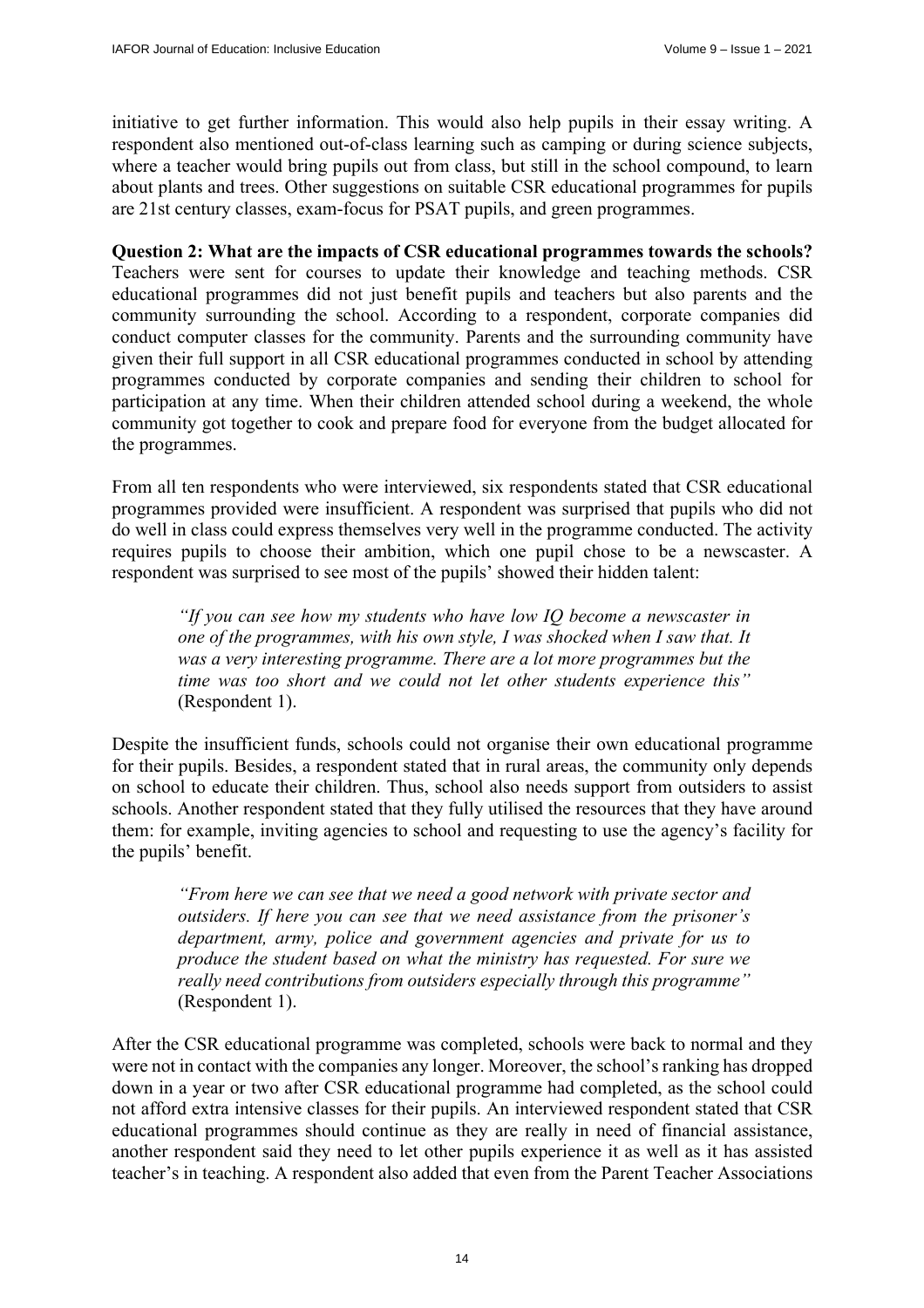(PTA), it could not provide that much funding because most of the parents who sent their children to school are working in agriculture, selling food in stalls or working in a factory, that do not earn that much. A respondent prefers that corporate companies to continue their CSR educational programmes and do not stop. This is because pupils enrol to school every year and the school would want the new pupils to benefit from the same programmes. Besides, pupils always look forward for CSR educational programmes by corporate companies.

*"If it's possible, to have it every year because new students comes in every year that means the programme should be continued. We really encourage corporate agencies or government themselves come together and assist the school"* (Respondent 1)

*"We have already gotten the assistance/programme for 3 years and then suddenly it disappears just like that. At least they still send the motivator that they have sent before once in a while. Meaning that they do not leave the school just like that"* (Respondent 2)

*"If we can have a programme every month it will be much better. Because children will always look forward for more programmes"* (Respondent 4)

# **Question 3: What are the suggestions from schools for future CSR educational programmes?**

Respondents were asked on future programme suggestions that best suits their pupils. The respondents suggested academic foci such as night tuition and intensive classes. Moreover, intensive classes should be conducted by schools' once examinations are closer. This is because sending children to the paid tuition classes outside would be expensive for their parents and far away in town. There was also a suggestion for the pupils to come to school at night to do their homework with other classmates and discuss homework amongst them. A respondent agreed that by learning from each other, students would understand better.

A respondent stated that it is imperative for CSR educational programmes to provide basic skills for pupils who have learning difficulties such as difficulty to focus on reading, writing and counting*.* According to a respondent, if there is extra funding, schools would subscribe to one year's worth of educational magazines or buy new books for the benefits of pupils. Indeed, reading projects should be continued so that pupils have an open mind. A respondent also emphasised an English language programme. According to a respondent, English language is one of the main issues in the rural schools. Besides, in the PSAT, it is compulsory for pupils to pass the English language subject. Other than that, a holistic programme is also essential to develop pupils to a high level of knowledge.

*"For me is to each pupil to be holistic. Whatever the curriculum is depends on the student holistically. Let's say the school performs well, is a great school, famous school, but when the results come out they did not reach the average school grade that is required by the state education department so they didn't get anything. But when we focus on student holistically teachers will help the student individually"* (Respondent 3)

*"Can I say English language? I want to focus more on the English proficiencies, if you talk about education I really want to focus that first. We really have to put a lot of effort for English language. I could not depend on*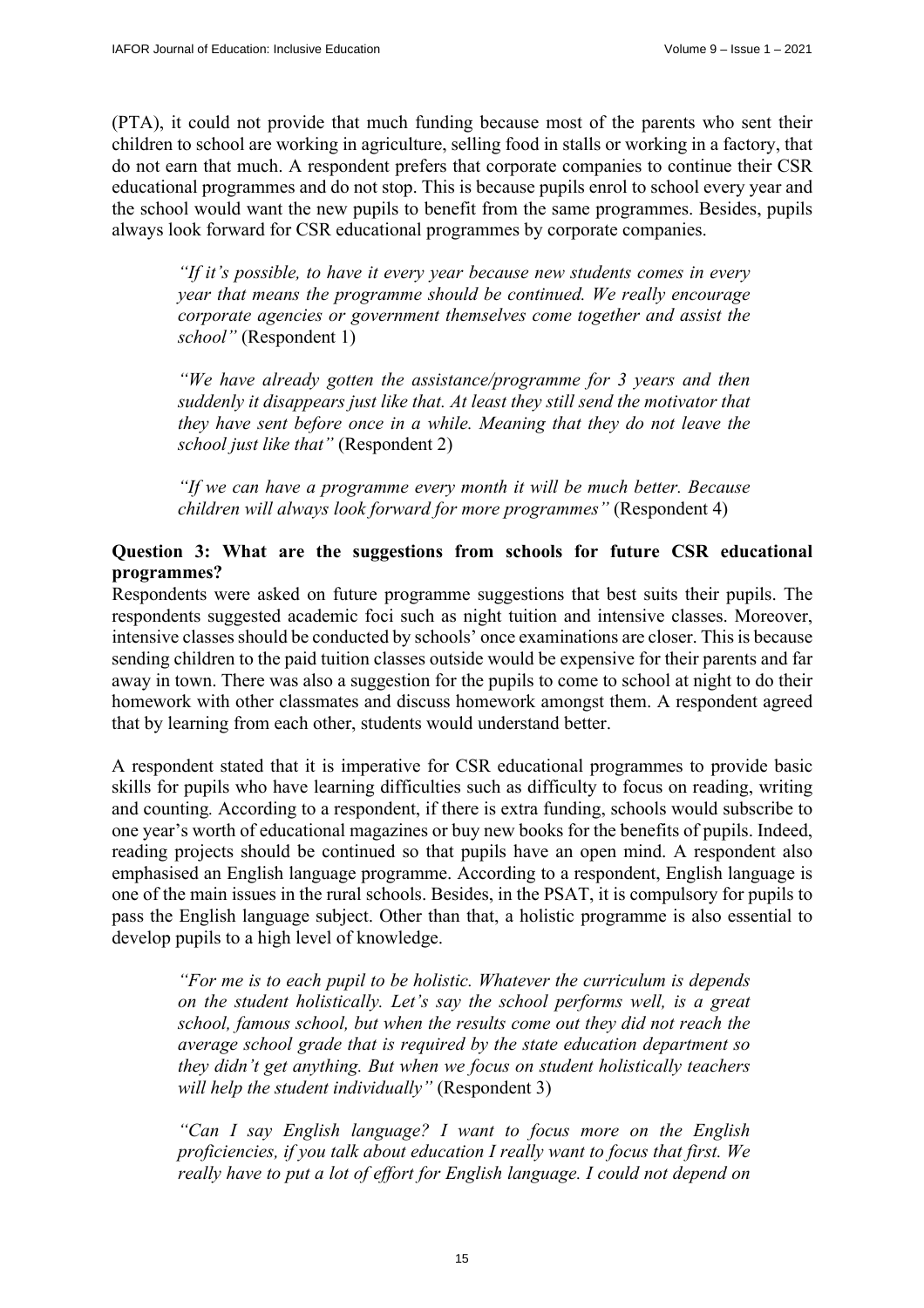*just one schedule but the most challenging part was pupil's interest to learn English language. How to make them like/enjoy English language is quite difficult"* (Respondent 7)

The respondent did give some suggestions for the CSR educational programmes for future improvement. According to a respondent, the programme must be suitable for rural schools and the community surrounding them. Moreover, any programmes that will be organised in school should involve at least one whole classroom instead of just 10 pupils from the whole school. This was when there were 10 students selected along with selected teachers to the city of Kuala Lumpur. Other than that, the facilitator that will be involved in the CSR educational programmes should also be among the teachers or university students as they could convey the messages in an easy manner at the pupils' level of understanding. Another respondent emphasised that CSR educational programmes should be offer variety and focus more on academics related subjects. Furthermore, a respondent suggested that it would be good if the companies could focus more on 21st century learning. A respondent also suggested that schools and corporate companies should work together for the sustainability of the programmes in future. Finally, schools' suggestion on future programmes must be academic related which should include an English language programme, information technology, 21st century learning, green programme, basic skills (read, write, count), motivational programme and study visit.

#### **Discussion**

This aim of the study was to highlight the impacts of educational CSR programmes from the schools' perspectives towards their pupils and school. CSR educational programmes' flaws and future programmes are also discussed in this section.

# **Perspective on CSR Educational Programme towards Participated Pupils**

From the findings, CSR educational programmes assuredly have provided positive impact to the pupils. It has impacted them through educational exposure, holistic approaches, academic improvement, motivation, encouraging creativity and assisting in pupils' future career development. As stated by Ballantine et al. (2017) school curricular should be interdisciplinary, represent diverse interests and enhance critical thinking skills that could assist children in reaching their common goal. From the findings, one of the pupils who was quiet and did not do well in academics, was very expressive in one of the CSR educational programmes conducted in school. Ranieri and Bruni (2013) stated pupils that did not react when asked orally about themselves started talking and discovering the cell phone's multimedia functionalities when prompted by mobile phones. The new generation indeed preferred the new style of learning in which CSR educational programmes can incorporate. A myriad of styles of learning can be applied in educational programmes under CSR initiatives based on the company's expertise. Ismail et al. (2013) stated that teachers have gained hands-on skills relating computers and students' positive changes also felt by teachers. In addition, there was also a wide range in student achievements in examinations and in co-curricular activities involving soft skills, plus, CSR programmes in school have multiplied the effects on the students, teachers and society (Ismail et al., 2013). Through CSR initiatives, some companies do bring pupils for a study visit and this should be continued to provide another side of learning to pupils. Walan and Gericke (2019) gave examples of out of school activities: learning experience is different from school, topics selected will attract pupils, and high cognitive activities.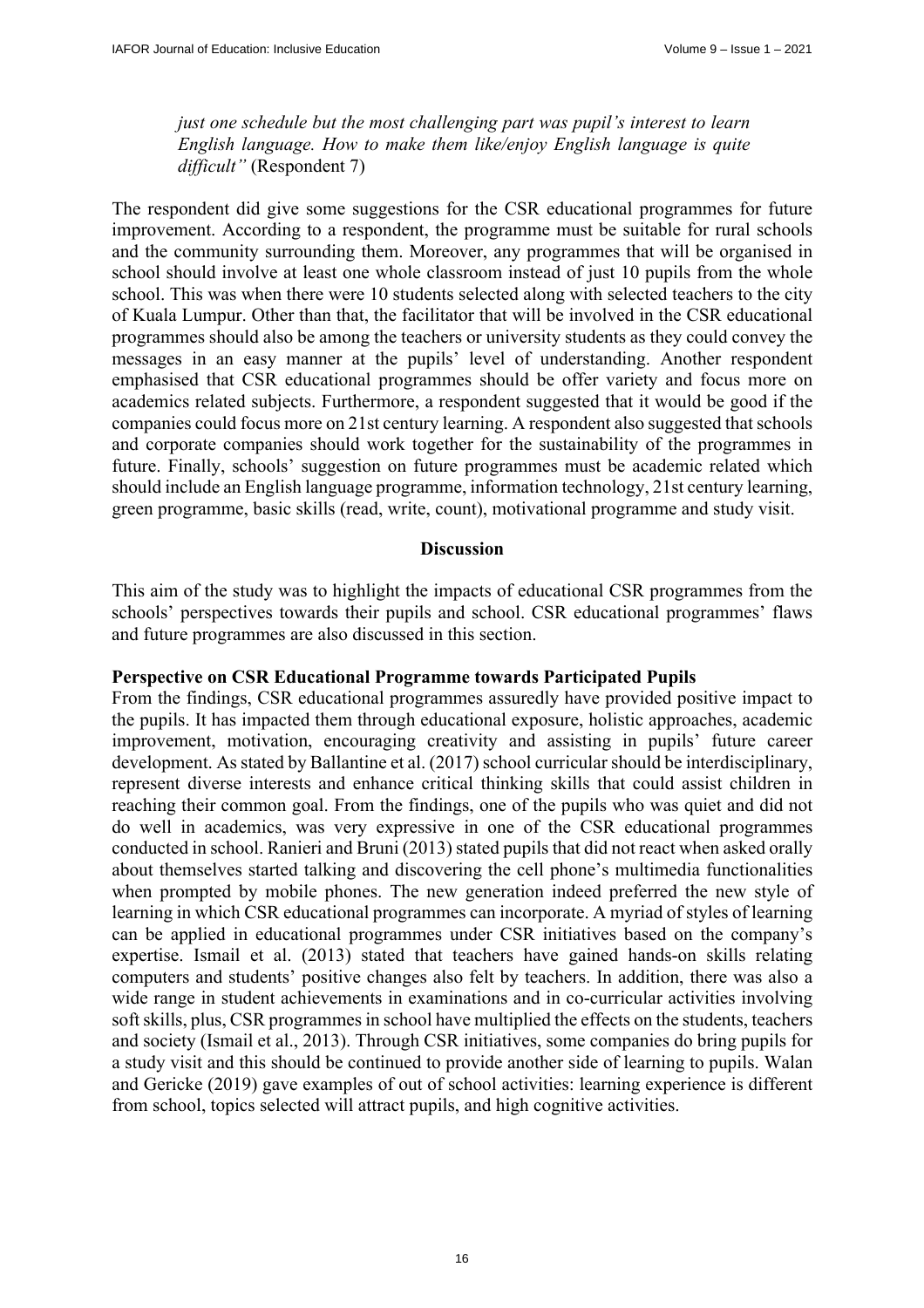# **Perspective on CSR Educational Programme towards Participated School**

"Leaders from a successful rural school have said that to maintain school-wide is to focus on instruction and high expectations; development of multiple support systems for students, and work with teacher's strength to improve students' outcome" (Masumoto & Brown-Welty, 2009, p.15). School should take note that the focus is not just for the pupils but also for the development of the teachers. As Slee (2018, p.5) stated, "inclusive education in school is a core element of teacher preparation, continuing professional learning, and policy making and practice". During CSR educational programmes, some of the teachers were sent for courses on teaching as well as to keep updated on teaching and learning methods. Schools were delighted that corporate companies were willing to reach out to them in the rural areas. Through corporate companies' CSR educational programmes initiatives, extra tuition classes can be conducted to assist pupils that are weak in certain subjects. Everyone was happy when school academic ranking went up during this time. Besides, extra tuition classes are also emphasised for the pupils that will be sitting for PSAT. Sinha & Chaudhari (2018) stated five major impacts on school academic programme in CSR initiatives. The sustainability attributes to the pupils after the programme are, pupils are able to understand and participate in the discussion after the programme, pupils can read a paragraph, pupils can read sentence, pupils can read a story; and pupils can subtract arithmetic numbers (Sinha & Chaudhari, 2018). It is evident that the CSR educational programme initiative in school has helped pupils to improve their academic performance. The surrounding community was supportive and they are willing to send their children anytime to school. Sometimes when the school is running a CSR educational programme for their children during weekend, the rural community also gathered in school to prepare food for everyone using the budget that has been allocated to schools for the programme. This is how we can see that the rural community is very warm and welcoming when conducting programmes for their children. This is supported by O'Donnell and Kirkner (2014) that stated family involvement impact on student achievement, followed by parentteacher collaboration and communication programmes. More, Adams et al., (2016) stated that collaboration is important to accomplish goals in educational programmes.

# **CSR Educational Programmes Challenges**

The CSR educational programmes conducted were not consistent and occurred for only a certain period of time or just as a one-off. It would be wiser for pupils to be enrolled in the program every year, so that they can gain continued benefit, especially in the rural areas. It is true as Collins (2014) said that the relationship between businesses and children are still lacking. Child rights are significant to businesses and offer an opportunity to improve business efforts in relation to sustainability, ethics, CSR and societal progress generally (Collins, 2014). If the corporate sees the importance of education for all children, corporate will encourage more and other corporates to carry out CSR educational programmes in rural school. There should have a continuity of the CSR educational programmes. Even though rural schools fully utilise the resources surrounding them, few resources can be found in their areas. Rural school need corporate companies' continuous support. In the SDG fourth core, it is also stated that all stakeholders including a business can leverage their resources and core competencies to support governments in delivering on their promise of education for all (UNESCO, 2009).

# **Future Suggestions for CSR Educational Programmes in School**

From the findings, all respondents stated that CSR educational programmes in school should be continued. Finally, the schools' suggestion on future programmes must be academic related which should include English language programme, ICT, 21st century learning, green programme, basic skills (read, write, count), motivational programme and study visit.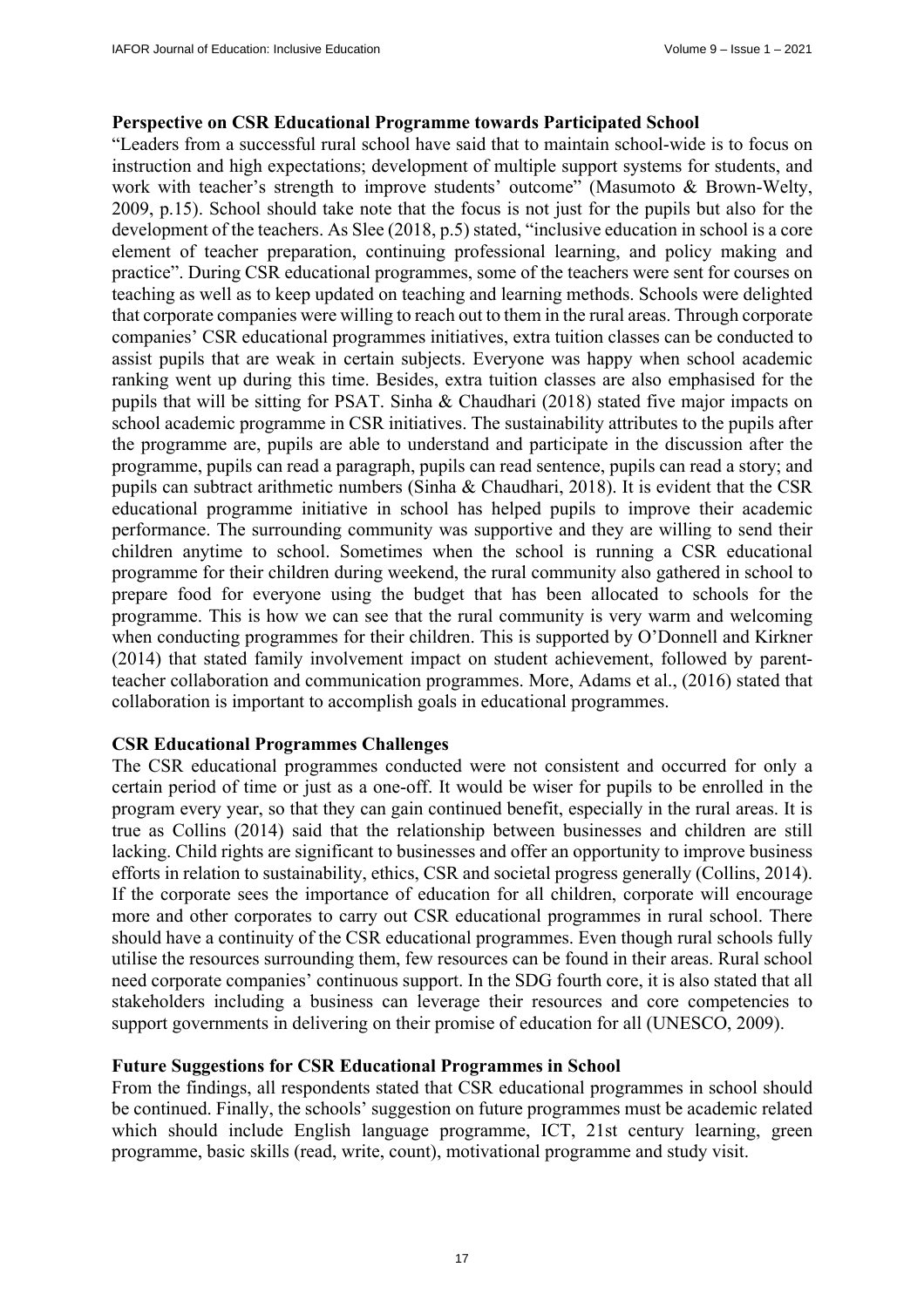# **Conclusion**

The results reveal that the CSR educational programmes have given good perspectives to the pupils, teachers, school and the surrounding community. The programmes have impacted pupils through educational exposure, a holistic approach, academic improvement, feeling motivated, encourage creativity and assist in pupil's future career development. The school's perspective on an educational programme's impact is improved as is teaching and knowledge. The programme has benefitted the community surrounding and assisted in financial assistance. The school suggested that CSR programmes should be improved by providing a variety of educational programmes, that it should be more academic focused and is to be sustained in school. CSR educational programme types in future are suggested to be academically related which should include an English language programme, information technology (IT), 21st century learning, green programme, basic skills (read, write, count), motivational programme and study visits.

The CSR educational programme initiatives in school are subsequently preparing rural children to enter to higher education so that the children are well-prepared, matured and broad-minded. This would also help children to realise their dreams and what they want to pursue in the future. In fact, this would help to generate the quality of future generations and quality of workforce. Numerous CSR educational programmes have been conducted involving pupils, teachers and the surrounding community. It should be noted that, school is not just to teach but also touch pupil's hearts by engaging with their family and rural community around. After all, in rural primary school, students are keen to obtain a formal education, followed by sustainable educational programmes (collaboration with community, companies and agencies), highly trained teachers and good teacher-student relationship. To emphasise, schools are not just getting good results, but they also equip their pupils holistically with little resources that they have. In conclusion, CSR educational programmes initiatives must be sustainable because it had great impact on pupils, teachers, schools, and the community surrounding the school.

We acknowledge the limitations of this study. The results of the study might appear to not reflect all participated schools in CSR educational programmes as the number of respondents were 10 which represents 10 schools from approximately 500 schools that participated in CSR educational programmes in throughout Malaysia. However, the sample was the representative from participated schools in CSR educational programmes. Another limitation was some of the interviewed HM were not fully involved in CSR educational programmes. Their response was from feedbacks given by the teachers in the school.

For further research, CSR educational programmes in rural school must be investigated in terms of the programme sustainability after the company has left. This is to ensure that new pupils that enrol in primary school could also get the benefit as well as to keep the privatepublic-chain in education.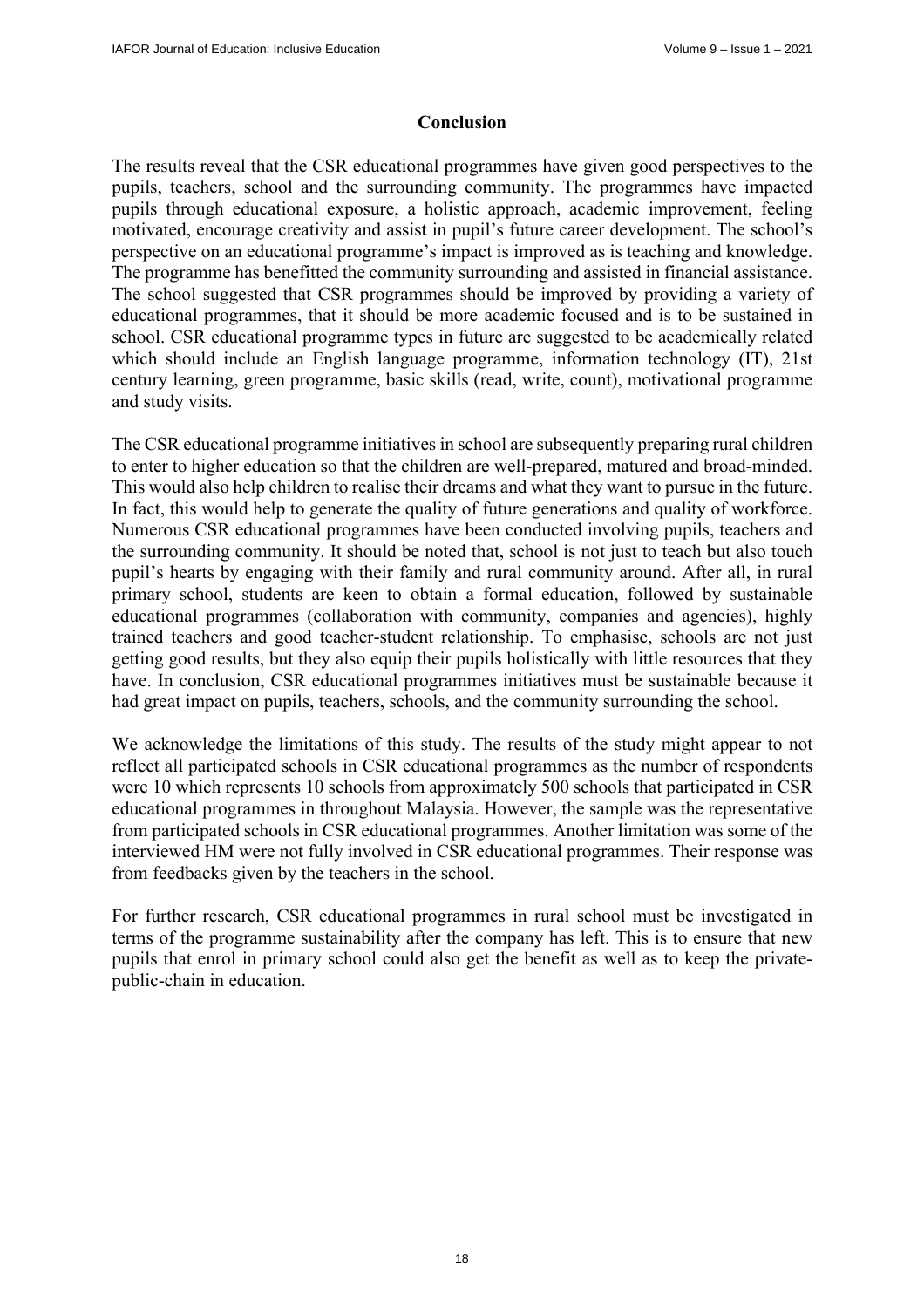#### **References**

- Adams, D., Harris, A., & Jones, M. S. (2016). Teacher-parent collaboration for an inclusive classroom: Success for every child. *Malaysian Online Journal Educational Sciences*, *4*(3), 58–71.
- Ballantine, J. H., Hammack, F. M., & Stuber, J. (2017). *The sociology of education* (8th Edn.). Routledge Taylor & Francis Group. <https://doi.org/10.4324/9781315299914>
- Banks, G., Scheyvens, R., McLennan, S., & Bebbington, A. (2016). Conceptualising corporate community development. *Third World Quarterly*, *37*(2), 245–263. <https://doi.org/10.1080/01436597.2015.1111135>
- Collins, T. M. (2014). The relationship between children's rights and business. *The International Journal of Human Rights*, *18*(6), 582–633.<https://doi.org/10.1080/13642987.2014.944805>
- Ismail, M., Alias, S. N., & Mohd Rasdi, R. (2015). Community as stakeholder of the corporate social responsibility programme in Malaysia: outcomes in community development. *Social Responsibility Journal*, *11*(1), 109–130.<https://doi.org/10.1108/SRJ-05-2013-0053>
- Ismail, M., Fauzi, R., & Johar, A. (2013). School as stakeholder of corporate social responsibility program: teacher's perspective on outcome in school development. *The Asia-Pacific Education Researcher* 23, 321–331.<https://doi.org/10.1007/s40299-013-0107-8>
- Masumoto, M., & Brown-Welty, S. (2009). Case study of leadership practices and school-community interrelationships in high-performing, high-poverty, rural California high schools. *Journal of Research in Rural Education*, *24*(1), 1–18. [http://jrre.psu.edu/ art](http://jrre.psu.edu/)icles/24-1.pdf
- Nodoushani, O., Stewart, C., & Escobar, J. (2014). Organizations' investment in education. *Competition Forum: American Society for Competitiveness*, *12*(2), 307–313.
- O'Donnell, J., & Kirkner, S. L. (2014). The impact of a collaborative family involvement program on latino families and children's educational performance. *School Community Journal*, *24*(1), 211–234.
- Ranieri, M., & Bruni, I. (2013). Mobile storytelling and informal education in a suburban area: A qualitative study on the potential of digital narratives for young second-generation immigrants. *Learning, Media and Technology*, *38*(2), 217–235. <https://doi.org/10.1080/17439884.2013.724073>
- Reynolds, A. (1998). Confirmatory program evaluation: a method for strengthening causal inference. *American Journal of Evaluation*, *19*(2), 203–221. <https://doi.org/10.1177/109821409801900204>
- Rogers, P., Petrosino, A., Huebner, T. A, & Hacsi, T. A. (2000). Program theory evaluation: practice, promise, and problems. *New Directions for Program Evaluation*, *87*, 5–14. <https://doi.org/10.1002/ev.1177>
- Sidani, S. (1999). Putting program theory into operation. *American Journal of Evaluation*, *20*(2), 227– 238.<https://doi.org/10.1177/109821409902000205>
- Sinha, S. N., & Chaudhari, T. (2018). Impact of CSR on learning outcomes. *Management of Environmental Quality: An International Journal*, 29(6), 1026–1041. <https://doi.org/10.1108/MEQ-02-2018-0039>
- Slee, R. (2020). *Defining the Scope of Inclusive Education.* Paris, UNESCO. (Background paper for *Global Monitoring Report 2020).*
- Trajkovik, V., Malinovski, T., Vasileva-Stojanovska, T., & Vasileva, M. (2018). Traditional games in elementary school: Relationships of student's personality traits, motivation and experience with learning outcomes. *PLoS ONE*, 13(8), 1–16. <https://doi.org/10.1371/journal.pone.0202172>